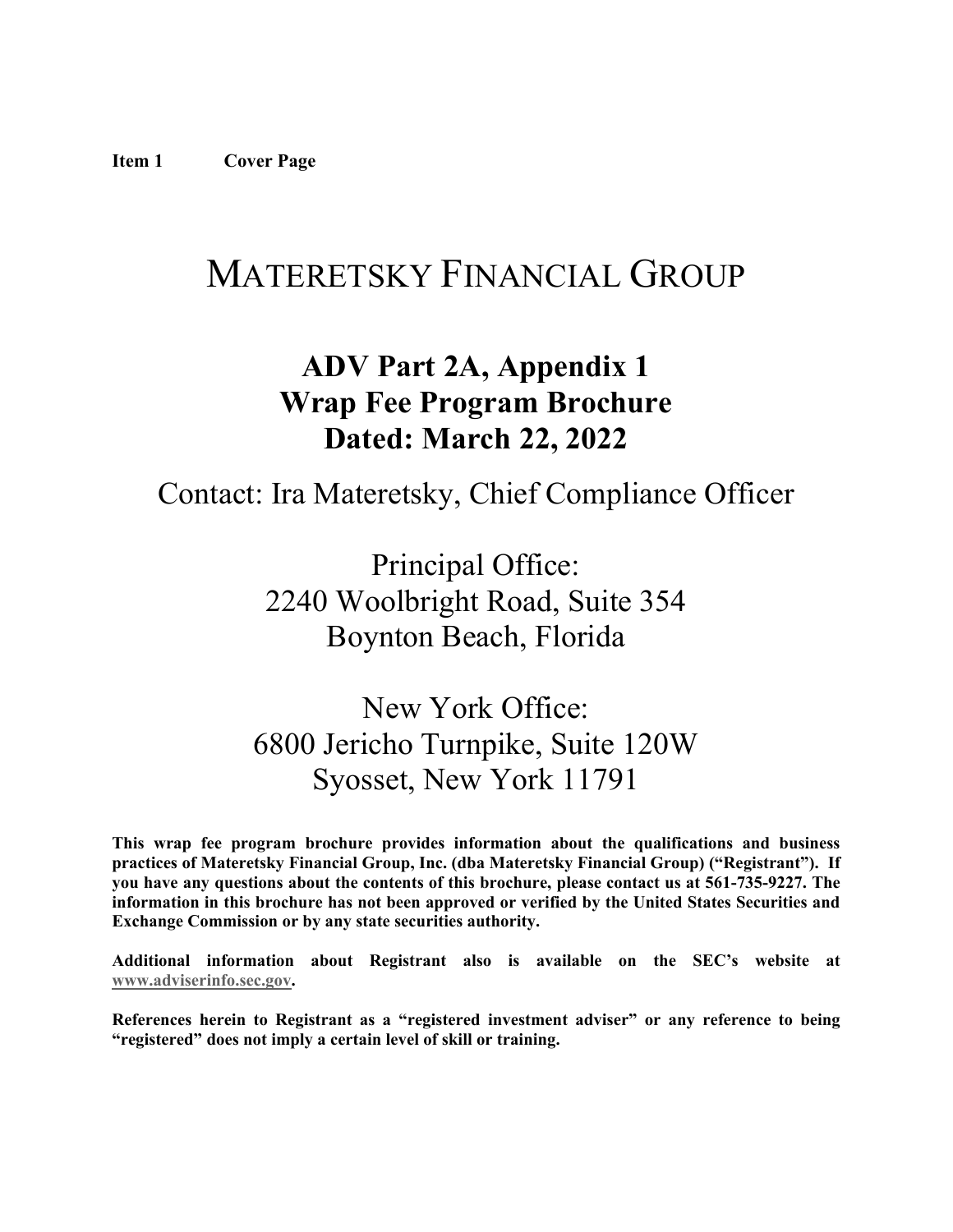## <span id="page-1-0"></span>**Item 2 Material Changes**

There has been one material change made to Registrant's Wrap Fee Program Brochure since its most recent Other-Than-Annual Amendment filing on August 25, 2021.

• Item 4 – Added disclosure regarding the risks and conflicts of interests associated with borrowing against assets.

## <span id="page-1-1"></span>**Item 3 Table of Contents**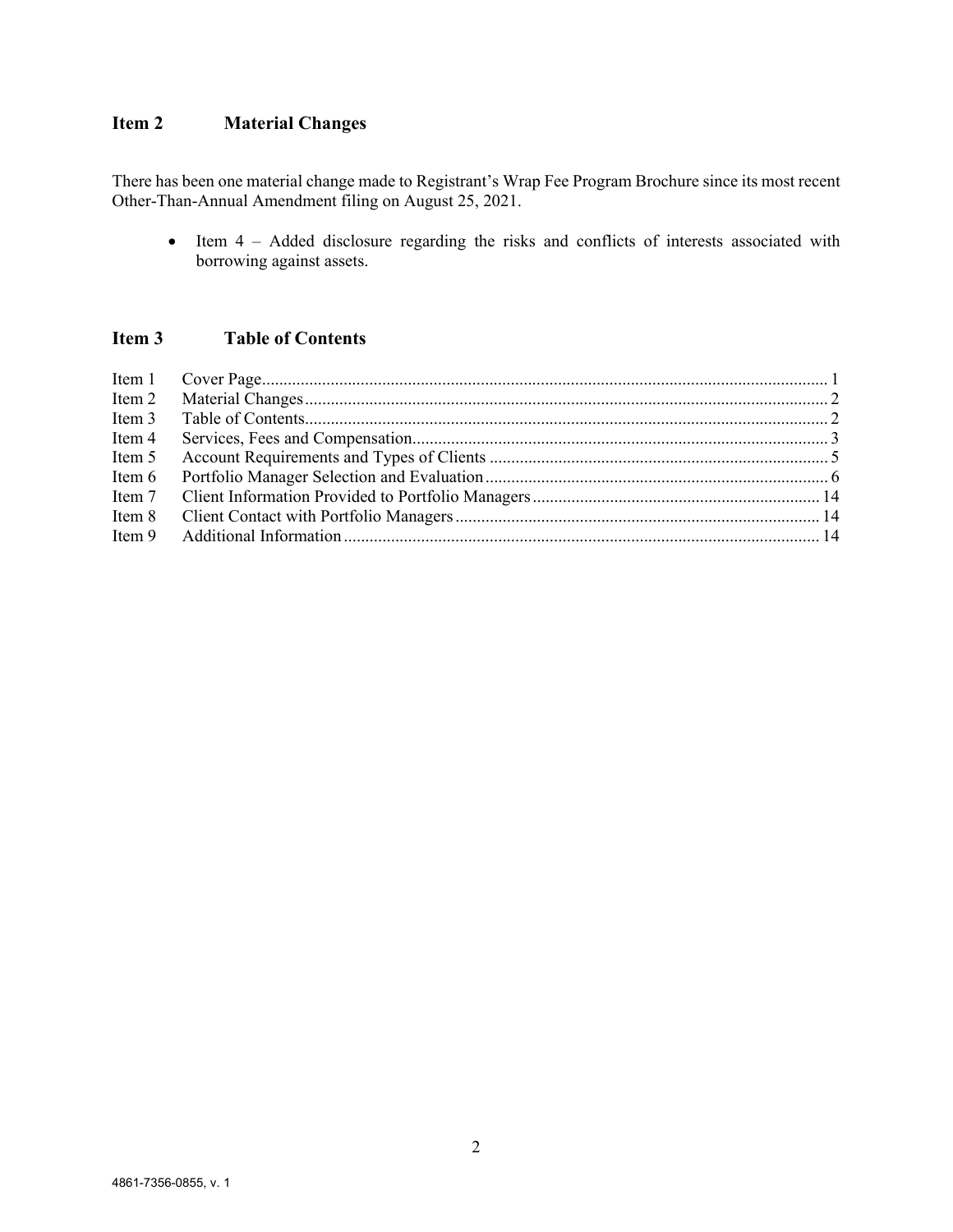#### <span id="page-2-0"></span>**Item 4 Services, Fees and Compensation**

#### A. **MATERETSKY FINANCIAL GROUP WRAP FEE PROGRAM**

The Registrant provides investment management services on a wrap fee basis in accordance with the Registrant's investment management wrap fee program (the "Program") Under the Program, the Registrant is able to offer participants nondiscretionary investment management services, for a single specified annual Program fee, inclusive of trade execution (excluding mark-ups and mark-downs), custody, reporting, and investment management fees. All prospective Program participants should read both the Registrant's Brochure and this Wrap Fee Program Brochure, and ask any corresponding questions that they may have, prior to participation in the Program.

Registrant's negotiable annual Program fee shall generally be based upon a percentage (%) of the market value and type of assets placed under Registrant's management, between 0.50% and 1.40%. Fees shall vary depending upon various objective and subjective factors, including but not limited to: the amount of assets to be managed; personal and familial relationships; account composition; the scope and complexity of the engagement; the anticipated number of meetings and servicing needs; related accounts; future earning capacity; anticipated future additional assets; the professional(s) rendering the service(s); negotiations with the client; prior fee schedules; and competition. As a result of these factors, similarly situated clients could pay different fees, and the services to be provided by the Registrant to any particular client could be available from other advisers at lower fees. Since the Registrant's representative shall receive a portion of the advisory fee charged to the client, a material conflict of interest arises, because an increase in the management fee paid by the client may result in increased compensation received by the Registrant's representative. Registrant's Chief Compliance Officer, Ira Materetsky, remains available to address any questions that a client or prospective client may have regarding the above fee disparity, impact on account performance, and conflict of interest.

To the extent specifically requested by a client, the Registrant generally provides financial planning and/or consulting services (including investment and non-investment related matters, including estate planning, insurance planning, etc.) inclusive of the Program fee. In the event that the client requires extraordinary planning and/or consultation services (to be determined in the sole discretion of the Registrant), the Registrant may determine to charge for such additional services, the dollar amount of which shall be set forth in a separate written notice to the client. Registrant believes that it is important for the client to address financial planning issues on an ongoing basis. Registrant's Program fee, as set forth at Item 5 below, will remain the same whether or not the client determines to address financial planning issues with Registrant. **Please Note**: The Registrant **does not** serve as an attorney or accountant, and no portion of our services should be construed as legal or accounting services. Accordingly, we **do not** prepare estate planning documents or tax returns. If requested by the client, Registrant may recommend the services of other professionals for implementation purposes, including the services of the Registrant's representatives, in their individual capacities, as licensed insurance agents or as registered representatives of Private Client Services ("*PCS*"). The client is under no obligation to engage the services of any such recommended professional. The client retains absolute discretion over all such implementation decisions and is free to accept or reject any recommendation from the Registrant. Moreover, it remains the client's responsibility to promptly notify the Registrant if there is ever any change in the client's financial situation or investment objectives for the purpose of reviewing/evaluating/revising Registrant's previous recommendations and/or services. **Please Note:** If the client engages any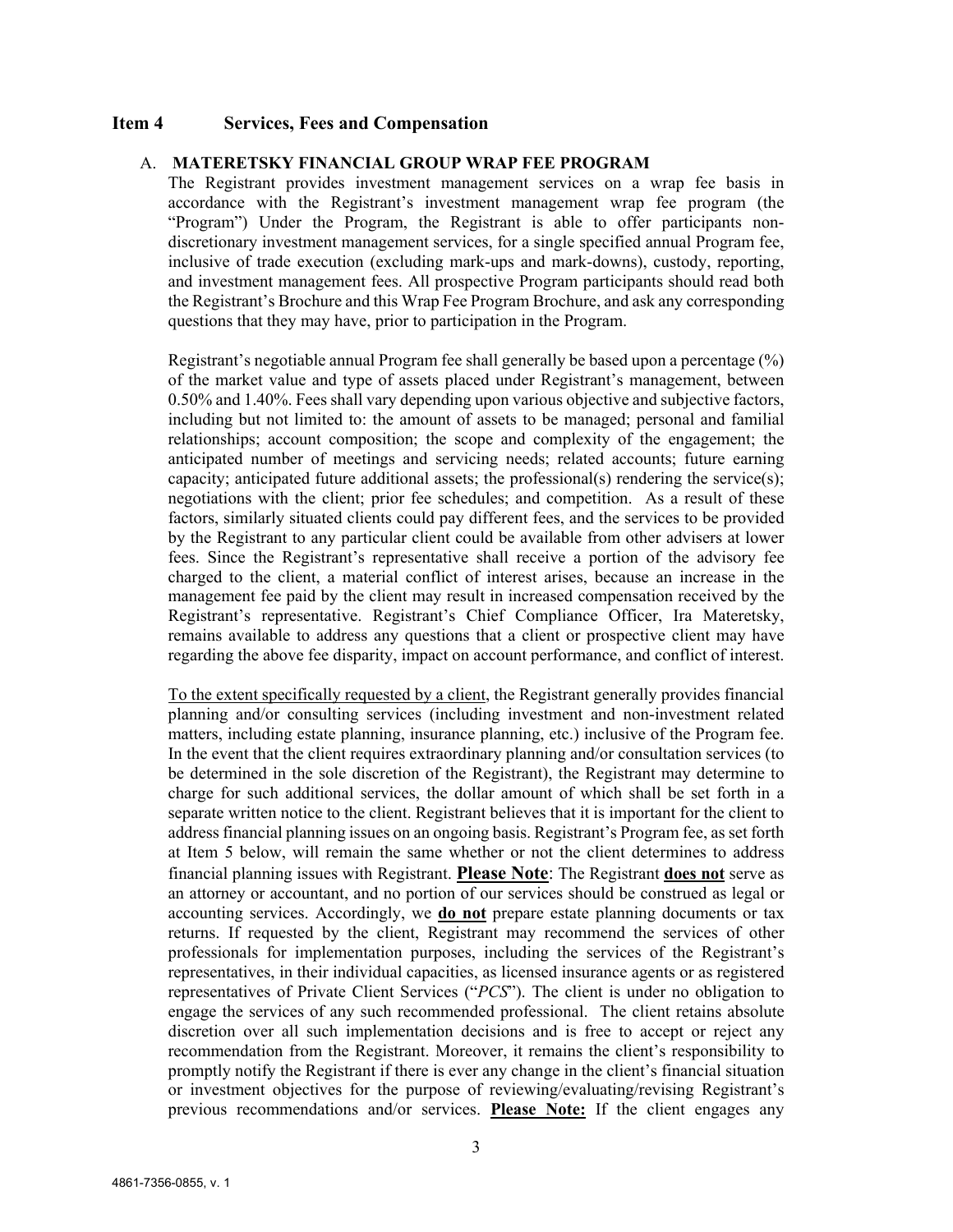professional, recommended or otherwise, and a dispute arises thereafter relative to such engagement, the client agrees to seek recourse exclusively from the engaged professional. At all times, the engaged licensed professional(s), and not Registrant, shall be responsible for the quality and competency of the services provided.

**Fee Calculation**: The fee is not charged on the basis of a share of capital gains upon or capital appreciation of any portion of the funds of an advisory client, pursuant to Section 205(a)(1) of the Investment Advisers Act of 1940, as amended (hereinafter the "Act").

**Fee Dispersion**. Registrant, in its discretion, may charge a lesser investment advisory fee, charge a flat fee, waive its fee entirely, or charge fee on a different interval, based upon certain criteria (i.e. anticipated future earning capacity, anticipated future additional assets, dollar amount of assets to be managed, related accounts, account composition, complexity of the engagement, anticipated services to be rendered, grandfathered fee schedules, employees and family members, courtesy accounts, competition, negotiations with client, etc.). **Please Note**: As result of the above, similarly situated clients could pay different fees. In addition, similar advisory services may be available from other investment advisers for similar or lower fees. **ANY QUESTIONS**: Registrant's Chief Compliance Officer, Ira Materetsky, remains available to address any questions that a client or prospective client may have regarding advisory fees

**Fee Payment:** Clients will be charged in advance at the beginning of each calendar quarter based upon the value (market value or fair market value in the absence of market value), of the client's account at the end of the previous quarter. Fees are prorated for accounts opened during the quarter. An additional fee for the current quarter may be assessed if assets are deposited after the beginning of the quarter, prorated based on the number of calendar days remaining in the quarter during which the service will be in effect. No portion of the fee will be credited to the client for the current calendar quarter should any withdrawals from the portfolio occurring in the same calendar quarter.

#### **MISCELLANEOUS**

**Client Responsibilities**: In performing any of its services, the Registrant shall not be required to verify any information received from the client or from the client's other professionals and is expressly authorized to rely thereon. Furthermore, unless the client indicates to the contrary in the client's Investment Objective Confirmation letter, the Registrant shall assume that there are no restrictions on its services, other than to manage the account in accordance with the client's designated investment objective. **Moreover, it remains each client's responsibility to promptly notify the Registrant if there is ever any change in their financial situation or investment objectives for the purpose of revising the Registrant's previous recommendations or services.** 

**Please Note: Investment Performance**: As a condition to participating in the Program, the participant **must** accept that past performance may not be indicative of future results, and understand that the future performance of any specific investment or investment strategy (**including** the investments and/or investment strategies purchased and/or undertaken by the Registrant) **may not**: (1) achieve their intended objective; (2) be profitable; or, (3) equal historical performance level(s) or any other performance level(s).

B. Participation in the Program may cost more or less than purchasing such services separately. Also, the Program fee charged by Registrant for participation in the Program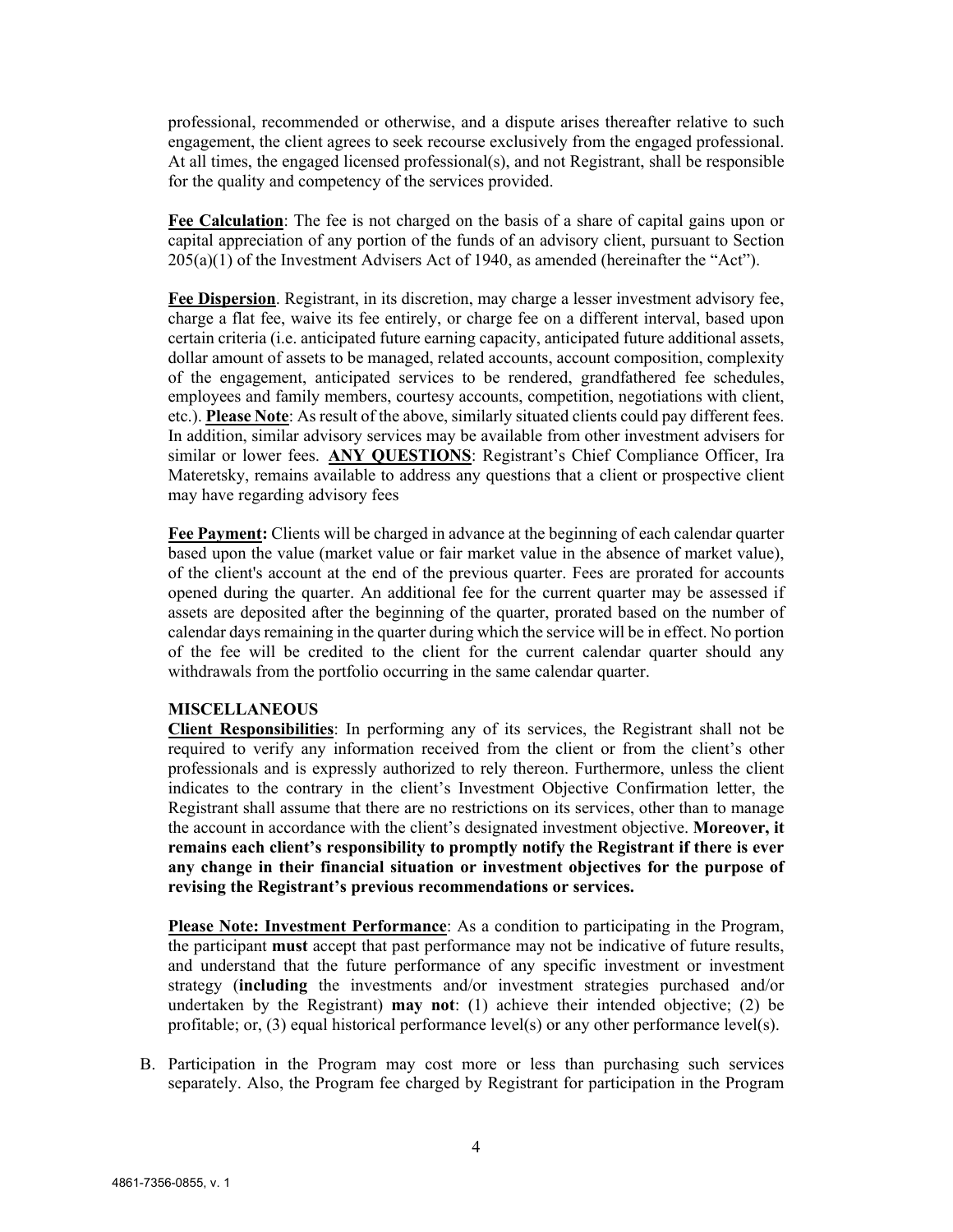may be higher or lower than those charged by other sponsors of comparable wrap fee programs.

Depending upon the percentage wrap-fee charged by the Registrant, the amount of portfolio activity in the client's account, and the value of custodial and other services provided, the wrap fee may or may not exceed the aggregate cost of such services if they were to be provided separately and/or if the Registrant were to negotiate transaction fees and seek best price and execution of transactions for the client's account. However, the Registrant only offers its investment advisory services on a wrap fee basis. **Conflict of Interest:** Because wrap program transaction fees and/or commissions are being paid by Registrant to the account custodian/broker-dealer, Registrant has an economic incentive to minimize the number of trades in the client's account. **ANY QUESTIONS***:* Registrant's Chief Compliance Officer, Ira Materetsky, remains available to address any questions that a client or prospective client may have regarding a wrap fee arrangement and the corresponding conflict of interest a wrap fee arrangement creates.

- C. The Program's wrap fee does not include certain charges and administrative fees, including, but not limited to, transaction charges (including mark-ups and mark-downs) resulting from trades effected through or with a broker-dealer other than *Pershing*, transfer taxes, odd lot differentials, exchange fees, interest charges, American Depository Receipt agency processing fees, and any charges, taxes or other fees mandated by any federal, state or other applicable law or otherwise agreed to with regard to client accounts. Such fees and expenses are in addition to the Program's wrap fee.
- D. Registrant's related persons who recommend the Materetsky Financial Group Wrap Fee program to clients do not receive compensation as a result of a client's participation in the wrap fee program.

#### <span id="page-4-0"></span>**Item 5 Account Requirements and Types of Clients**

The Registrant's clients shall generally include individuals, high net worth individuals, retirement plans, and charitable organizations. In general, Registrant requires a minimum of \$250,000 to open and maintain an advisory account. At Registrant's discretion, we may waive this minimum account size. For example, we may waive the minimum if you appear to have significant potential for increasing your assets under our management. We may also combine account values for you and your minor children, joint accounts with your spouse, and other types of related accounts to meet the stated minimum. Additionally, Registrant, in its discretion, may charge a lesser investment advisory fee, charge a flat fee, waive its fee entirely, or charge fee on a different interval, based upon certain criteria (i.e. anticipated future earning capacity, anticipated future additional assets, dollar amount of assets to be managed, related accounts, account composition, complexity of the engagement, anticipated services to be rendered, grandfathered fee schedules, employees and family members, courtesy accounts, competition, negotiations with client, etc.). **Please Note**: As result of the above, similarly situated clients could pay different fees. In addition, similar advisory services may be available from other investment advisers for similar or lower fees.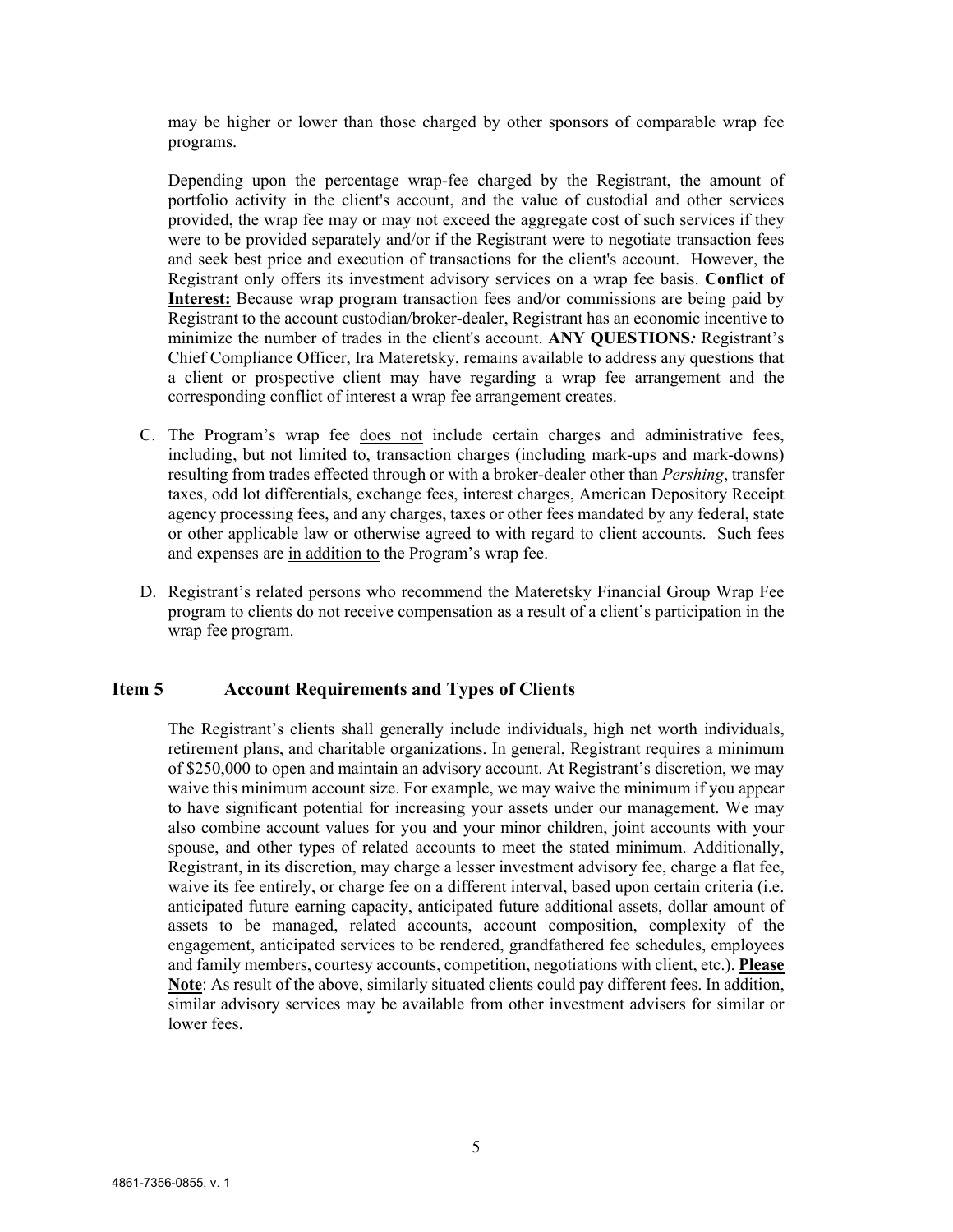#### <span id="page-5-0"></span>**Item 6 Portfolio Manager Selection and Evaluation**

- A. The Registrant acts as the portfolio manager for the Program. Inasmuch as the execution costs for transactions effected in the client account will be paid by the Registrant, a potential conflict of interest arises in that the Registrant may have a disincentive to trade securities in the client account. In addition, the amount of compensation received by the Registrant as a result of the client's participation in the Program may be more than what the Registrant would receive if the client paid separately for investment advice, brokerage and other services. **ANY QUESTIONS***:* Registrant's Chief Compliance Officer, Ira Materetsky, remains available to address any questions that a client or prospective client may have regarding a wrap fee arrangement and the corresponding conflict of interest a wrap fee arrangement creates.
- B. As discussed below, the Registrant offers to its clients (individuals, high net worth individuals, retirement plans, and charitable organizations) investment advisory services on a non-discretionary wrap fee basis and, to the extent specifically requested by a client, financial planning and related consulting services. Registrant also provides retirement plan consulting services to qualified retirement plans and their participants.

#### **ADVISORY BUSINESS SERVICES**

The Registrant provides investment management services on a wrap fee basis in accordance with the Registrant's investment management Program. Under the Program, the Registrant is able to offer participants non-discretionary investment management services, for a single specified annual Program fee, inclusive of trade execution (excluding mark-ups and mark-downs), custody, reporting, and investment management fees. All prospective Program participants should read both the Registrant's Brochure and this Wrap Fee Program Brochure, and ask any corresponding questions that they may have, prior to participation in the Program.

## **FINANCIAL PLANNING AND CONSULTING SERVICES**

To the extent specifically requested by a client, the Registrant generally provides financial planning and/or consulting services (including investment and non-investment related matters, including, e.g., estate planning, insurance planning, etc.) inclusive of the Program fee. **Please Note**: The Registrant **does not** serve as an attorney or accountant, and no portion of our services should be construed as legal or accounting services. Accordingly, we **do not** prepare estate planning documents or tax returns. If requested by the client, Registrant may recommend the services of other professionals for implementation purposes, including the services of the Registrant's representatives, in their individual capacities, as licensed insurance agents or as registered representatives of Private Client Services ("*PCS*"). The client is under no obligation to engage the services of any such recommended professional. The client retains absolute discretion over all such implementation decisions and is free to accept or reject any recommendation from the Registrant. Moreover, it remains the client's responsibility to promptly notify the Registrant if there is ever any change in the client's financial situation or investment objectives for the purpose of reviewing/evaluating/revising Registrant's previous recommendations and/or services. **Please Note:** If the client engages any professional, recommended or otherwise, and a dispute arises thereafter relative to such engagement, the client agrees to seek recourse exclusively from the engaged professional. At all times, the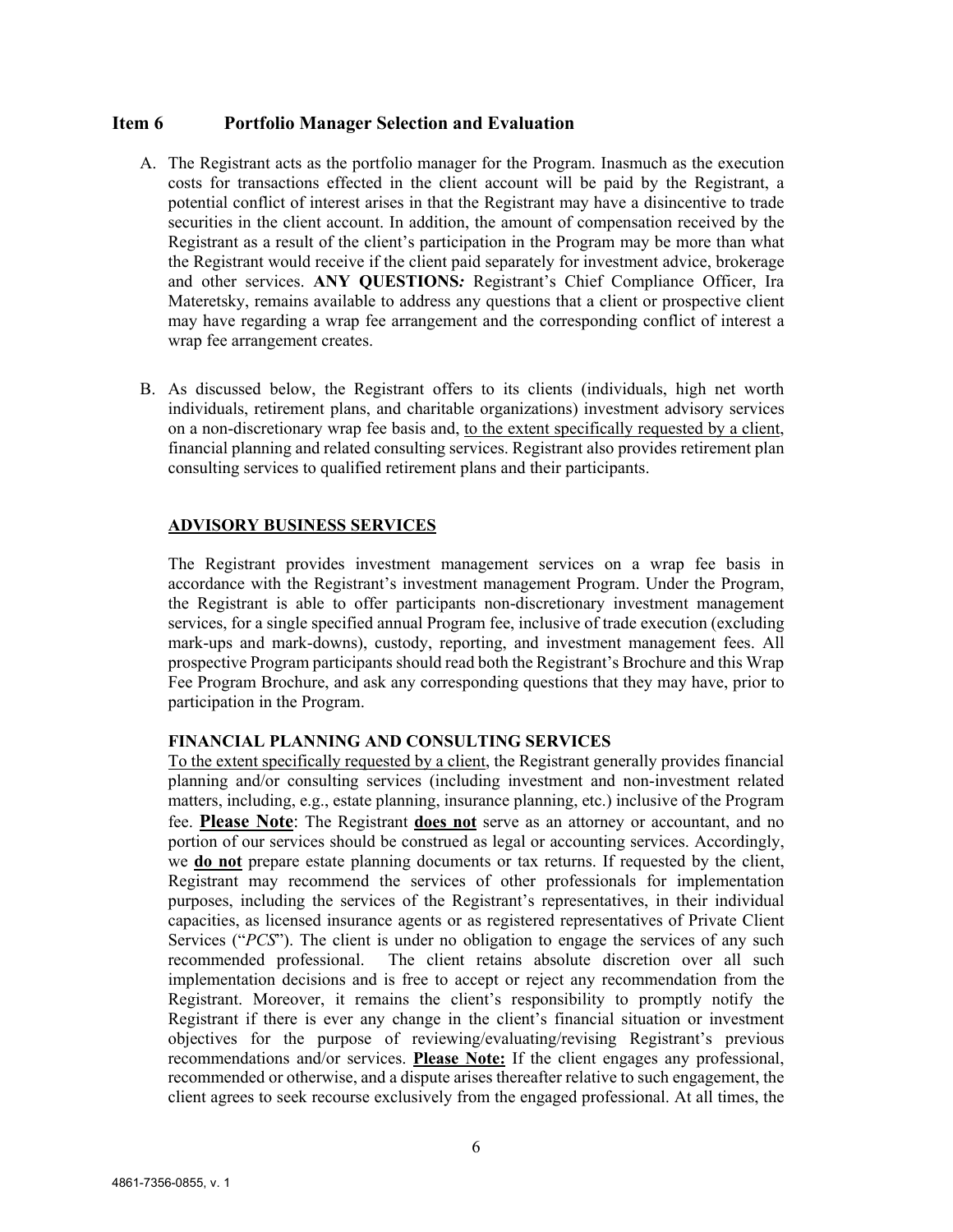engaged licensed professional(s), and not Registrant, shall be responsible for the quality and competency of the services provided.

## **RETIREMENT PLAN CONSULTING**

#### **1. Participant Directed Retirement Plans.**

Registrant may also provide investment advisory and consulting services to participant directed retirement plans pursuant to the terms and conditions of a Retirement Plan Services Agreement between Registrant and the Plan which will include any compensation to be paid to the Registrant. For such engagements, Registrant shall assist the Plan sponsor with the selection of an investment platform from which Plan participants shall make their respective investment choices (which may include investment strategies devised and managed by Registrant), and, to the extent engaged to do so, may also provide corresponding education to assist the participants with their decision making process. Personalized investment advice will not be provided to Plan participants regarding their plan assets.

### **2. Client Retirement Plan Assets.**

If requested to do so, Registrant shall provide investment advisory services relative to 401(k) plan assets maintained by the client in conjunction with the retirement plan established by the client's employer. In such event, Registrant shall allocate (or recommend that the client allocate) the retirement account assets among the investment options available on the 401(k) platform. Registrant's ability shall be limited to the allocation of the assets among the investment alternatives available through the plan. Registrant will not receive any communications from the plan sponsor or custodian, and it shall remain the client's exclusive obligation to notify Registrant of any changes in investment alternatives, restrictions, etc. pertaining to the retirement account. Unless expressly indicated by the Registrant to the contrary, in writing, the client's  $401(k)$  plan assets shall be included as assets under management for purposes of Registrant calculating its advisory fee.

#### **MISCELLANEOUS**

**Non-Investment Consulting/Implementation Services**. To the extent requested by the client, the Registrant may provide consulting services regarding non-investment related matters, such as estate planning, tax planning, insurance, etc. Neither the Registrant, nor any of its representatives, serves as an attorney or accountant, and no portion of the Registrant's services should be construed as same. Accordingly, Registrant **does not** prepare estate planning documents or tax returns. To the extent requested by a client, the Registrant may recommend the services of other professionals for certain non-investment implementation purposes (i.e. attorneys, accountants, insurance agents, etc.), including representatives of the Registrant in their separate registered and/or licensed capacities as discussed below, including corresponding *conflicts of interest*. The client is under no obligation to engage the services of any such recommended professional. The client retains absolute discretion over all such implementation decisions and is free to accept or reject any recommendation from the Registrant. **Please Note:** If the client engages any professional, recommended or otherwise, and a dispute arises thereafter relative to such engagement, the client agrees to seek recourse exclusively from the engaged professional. At all times, the engaged licensed professional(s), and not Registrant, shall be responsible for the quality and competency of the services provided. **Please Also Note:** It remains the client's responsibility to promptly notify the Registrant if there is ever any change in his/her/its financial situation or investment objectives for the purpose of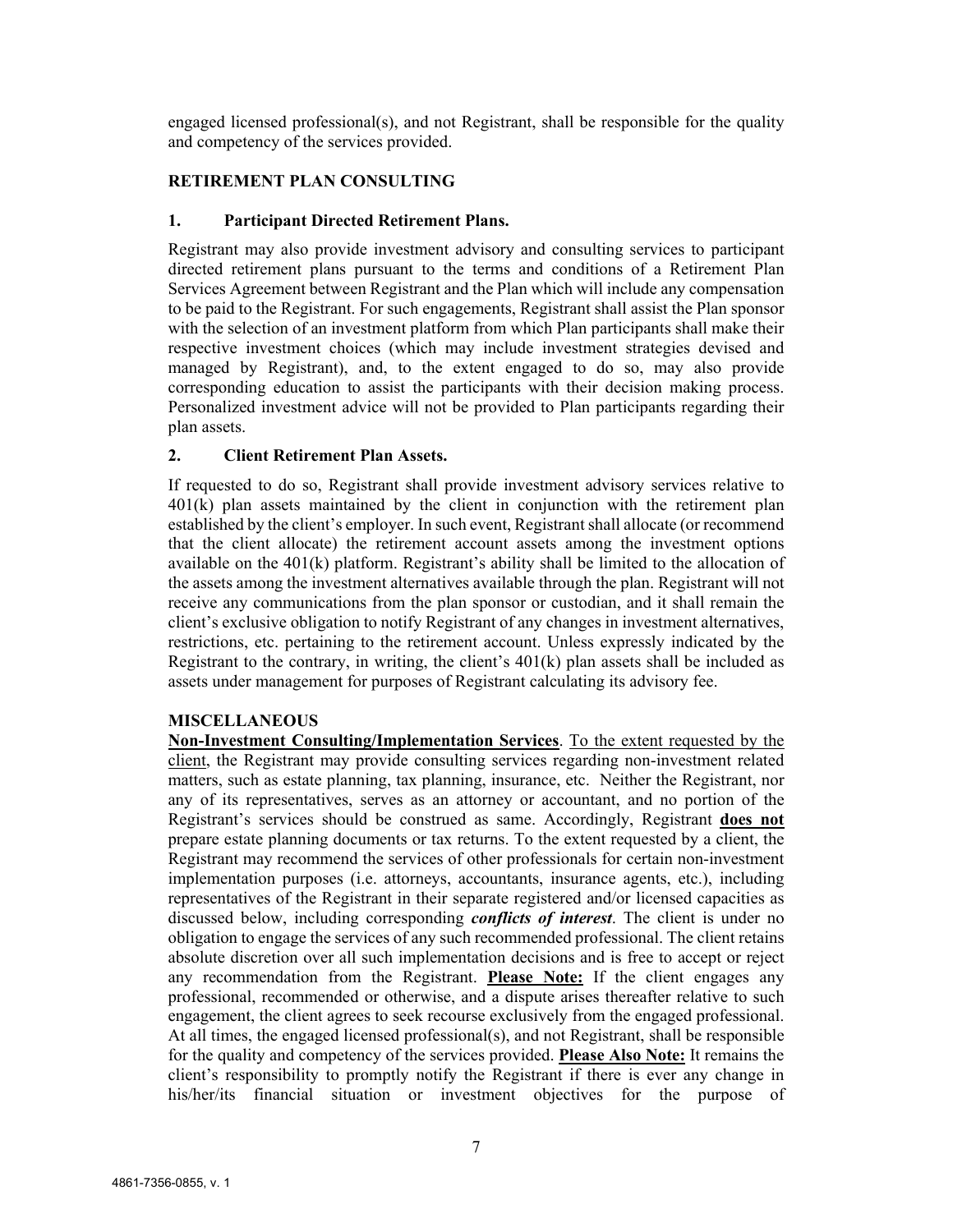reviewing/evaluating/revising Registrant's previous recommendations and/or services. **Please Further Note**. Registrant believes that it is important for the client to address financial planning issues on an ongoing basis. Registrant's advisory fee will remain the same regardless of whether or not the client determines to address financial planning issues with the Registrant.

**Non-Discretionary Service Limitations**. Clients that determine to engage Registrant on a non-discretionary investment advisory basis must be willing to accept that Registrant cannot effect any account transactions without obtaining prior consent to such transaction(s) from the client. Thus, in the event that Registrant would like to make a transaction for a client's account (including in the event of an individual holding or general market correction), and the client is unavailable, the Registrant will be unable to effect the account transaction(s) without first obtaining the client's consent.

**Retirement Plan Rollovers – No Obligation / Conflict of Interest**. A client or prospective client leaving an employer typically has four options regarding an existing retirement plan (and may engage in a combination of these options): (i) leave the money in the former employer's plan, if permitted, (ii) roll over the assets to the new employer's plan, if one is available and rollovers are permitted, (iii) roll over to an Individual Retirement Account ("IRA"), or (iv) cash out the account value (which could, depending upon the client's age, result in adverse tax consequences). If Registrant recommends that a client roll over their retirement plan assets into an account to be managed by Registrant, such a recommendation creates a **conflict of interest** if Registrant will earn a new (or increase its current) advisory fee as a result of the rollover. Whether Registrant provides a recommendation as to whether a client should engage in a rollover or not, Registrant is acting as a fiduciary within the meaning of Title I of the Employee Retirement Income Security Act and/or the Internal Revenue Code, as applicable, which are laws governing retirement accounts. No client is under any obligation to roll over retirement plan assets to an account managed by the Registrant. **The Registrant's Chief Compliance Officer, Ira Materetsky, remains available to address any questions that a client or prospective client may have regarding retirement plan rollovers**.

**Please Note – Use of Mutual Funds and Exchange Traded Funds**: While Registrant may allocate investment assets to mutual funds and exchange traded funds ("ETFs") that are not available directly to the public, Registrant may also allocate investment assets to publicly-available mutual funds and ETFs that the client could purchase without engaging Registrant as an investment adviser. However, if a client or prospective client determines to purchase publicly-available mutual funds or ETFs without engaging Registrant as an investment adviser, the client or prospective client would not receive the benefit of our initial and ongoing investment advisory services with respect to management of the asset. **Separate Fees**: All mutual funds (and exchange traded funds) impose fees at the fund level (e.g. management fees and other fund expenses). All fund fees are separate from, and in addition to, Registrant's wealth management fee as described below. **Registrant's Chief Compliance Officer, Ira Materetsky, remains available to address any questions that a client or prospective client may have regarding the above.**

**Cash Positions**. Registrant treats cash as an asset class. As such, all cash positions (money markets, etc.) shall be included as part of assets under management for purposes of calculating the Registrant's advisory fee. At any specific point in time, depending upon perceived or anticipated market conditions/events (there being **no guarantee** that such anticipated market conditions/events will occur), the Registrant may maintain cash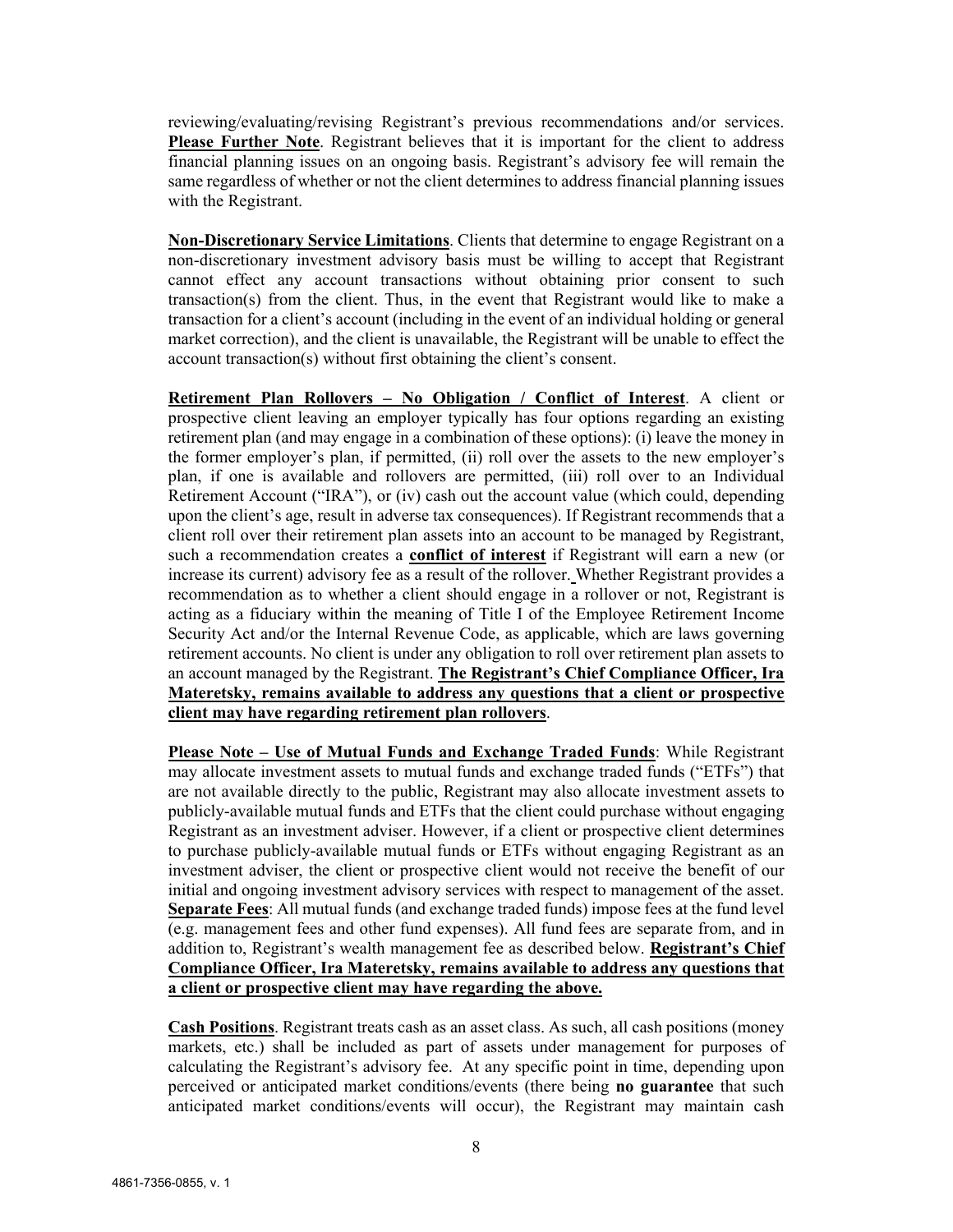positions for defensive purposes. In addition, while assets are maintained in cash, such amounts could miss market advances. Depending upon current yields, at any point in time, Registrant's advisory fee could exceed the interest paid by the client's money market fund. **ANY QUESTIONS**: **The Registrant's Chief Compliance Officer, Ira Materetsky, remains available to address any questions that a client or prospective may have regarding the above fee billing practice.**

**Portfolio Activity**. Registrant has a fiduciary duty to provide services consistent with the client's best interest. As part of its investment advisory services, Registrant will review client portfolios on an ongoing basis to determine if any changes are necessary based upon various factors, including, but not limited to, investment performance, market conditions, mutual fund manager tenure, style drift, account additions/withdrawals, and/or a change in the client's investment objective. Based upon these factors, there may be extended periods of time when Registrant determines that changes to a client's portfolio are neither necessary nor prudent. Of course, as indicated below, there can be no assurance that investment decisions made by Registrant will be profitable or equal any specific performance level(s). Clients nonetheless remain subject to the fees described in Item 5 of Registrant's Brochure as set forth on Form ADV Part 2A.

**Borrowing Against Assets/Risks**. A client who has a need to borrow money could determine to do so by using:

- **Margin**-The account custodian or broker-dealer lends money to the client. The custodian charges the client interest for the right to borrow money, and uses the assets in the client's brokerage account as collateral or
- **Pledged Assets Loan** In consideration for a lender (i.e., a bank, etc.) to make a loan to the client, the client pledges its investment assets held at the account custodian as collateral.

These above-described collateralized loans are generally utilized because they typically provide more favorable interest rates than standard commercial loans. These types of collateralized loans can assist with a pending home purchase, permit the retirement of more expensive debt, or enable borrowing in lieu of liquidating existing account positions and incurring capital gains taxes. However, such loans are not without potential material risk to the client's investment assets. The lender (i.e. custodian, bank, etc.) will have recourse against the client's investment assets in the event of loan default or if the assets fall below a certain level. For this reason, Registrant does not recommend such borrowing unless it is for specific short-term purposes (i.e. a bridge loan to purchase a new residence). Registrant does not recommend such borrowing for investment purposes (i.e. to invest borrowed funds in the market). Regardless, if the client was to determine to utilize margin or a pledged assets loan, the following economic benefits would inure to Registrant:

- by taking the loan rather than liquidating assets in the client's account, Registrant continues to earn a fee on such Account assets;
- if the client invests any portion of the loan proceeds in an account to be managed by Registrant, Registrant will receive an advisory fee on the invested amount; and,
- if Registrant's advisory fee is based upon the higher margined account value (*see* margin disclosure at Item 5 below), Registrant will earn a correspondingly higher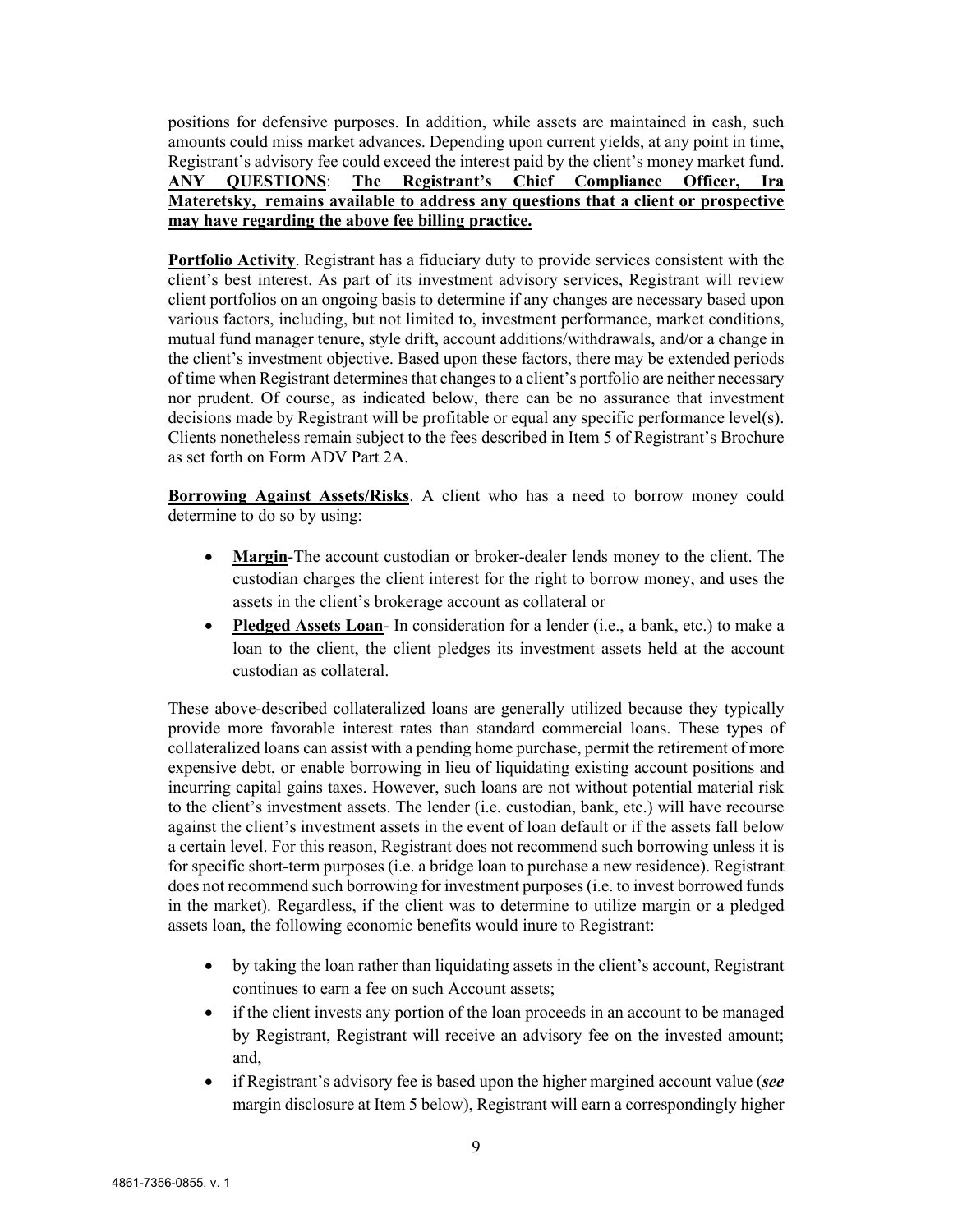advisory fee. This could provide Registrant with a disincentive to encourage the client to discontinue the use of margin.

**Please Note:** The Client must accept the above risks and potential corresponding consequences associated with the use of margin or a pledged assets loans.

**Client Obligations**. In performing its services, Registrant shall not be required to verify any information received from the client or from the client's other professionals and is expressly authorized to rely thereon. Moreover, each client is advised that it remains his/her/its responsibility to promptly notify the Registrant if there is ever any change in his/her/its financial situation or investment objectives for the purpose of reviewing/evaluating/revising Registrant's previous recommendations and/or services.

**Please Note: Investment Risk**. Different types of investments involve varying degrees of risk, and it should not be assumed that future performance of any specific investment or investment strategy (including the investments and/or investment strategies recommended or undertaken by Registrant) will be profitable or equal any specific performance level(s).

The Registrant shall provide investment advisory services specific to the needs of each client. Prior to providing investment advisory services, an investment adviser representative will ascertain each client's investment objective(s). Thereafter, the Registrant shall allocate and/or recommend that the client allocate investment assets consistent with the designated investment objective(s). The client may, at any time, impose reasonable restrictions, in writing, on the Registrant's services.

The Registrant only offers its investment advisory services on a wrap fee basis. When managing a client's account on a wrap fee basis, the Registrant shall receive as payment for its investment advisory services, the balance of the wrap fee after all other costs incorporated into the wrap fee have been deducted.

**Wrap Program-Conflict of Interest.** Registrant provides services on a wrap fee basis as a wrap program sponsor. Under Registrant's wrap program, the client generally receives investment advisory services, the execution of securities brokerage transactions, custody and reporting services for a single specified fee. Participation in a wrap program may cost the client **more** or less than purchasing such services separately. The terms and conditions of a wrap program engagement are more fully discussed in Registrant's Wrap Fee Program Brochure. **Conflict of Interest:** Because wrap program transaction fees and/or commissions are being paid by Registrant to the account custodian/broker-dealer, Registrant has an economic incentive to minimize the number of trades in the client's account. *See* separate Wrap Fee Program Brochure. **ANY QUESTIONS***:* Registrant's Chief Compliance Officer, Ira Materetsky, remains available to address any questions that a client or prospective client may have regarding a wrap fee arrangement and the corresponding conflict of interest a wrap fee arrangement creates.

#### **Performance Based Fees and Side-By-Side Management**

Neither the Registrant nor any supervised person of the Registrant accepts performancebased fees.

#### **Methods of Analysis, Investment Strategies and Risk of Loss**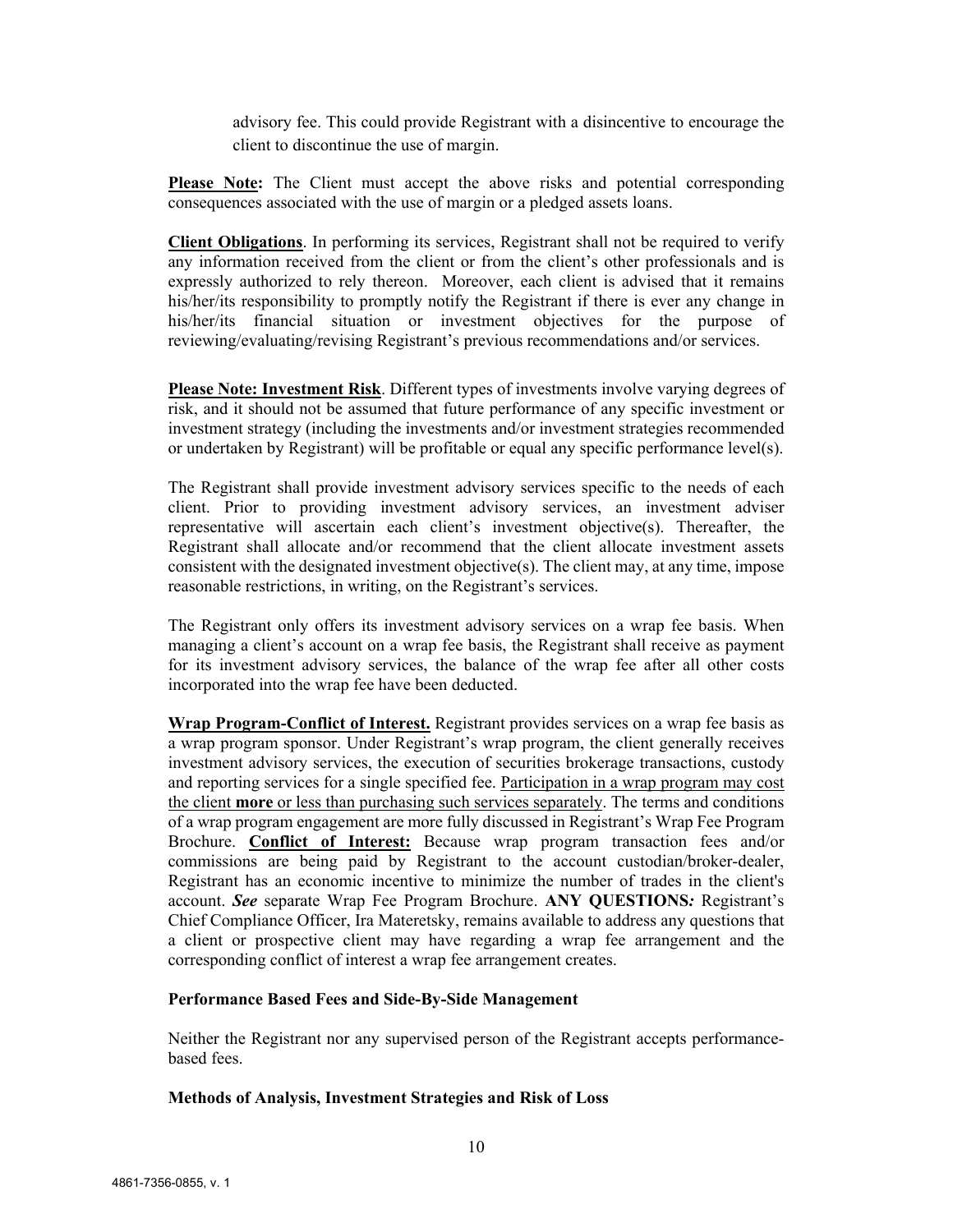The Registrant may utilize the following methods of security analysis:

- Charting (analysis performed using patterns to identify current trends and trend reversals to forecast the direction of prices)
- Fundamental (analysis performed on historical and present data, with the goal of making financial forecasts)
- Technical (analysis performed on historical and present data, focusing on price and trade volume, to forecast the direction of prices)

The Registrant may utilize the following investment strategies when implementing investment advice given to clients:

- Long Term Purchases (securities held at least a year)
- Short Term Purchases (securities sold within a year)
- Trading (securities sold within thirty (30) days)

**Please Note: Investment Risk**. Investing in securities involves risk of loss that clients should be prepared to bear, including the complete loss of principal investment. Past performance may not be indicative of future results. Different types of investments involve varying degrees of risk, and it should not be assumed that future performance of any specific investment or investment strategy (including the investments and/or investment strategies recommended or undertaken by the Registrant) will be profitable or equal any specific performance level(s). Investment strategies such as asset allocation, diversification, or rebalancing do not assure or guarantee better performance and cannot eliminate the risk of investment losses. There is no guarantee that a portfolio employing these or any other strategy will outperform a portfolio that does not engage in such strategies. While asset values may increase and client account values could benefit as a result, it is also possible that asset values may decrease and client account values could suffer a loss.

The Registrant's methods of analysis and investment strategies do not present any significant or unusual risks.

However, every method of analysis has its own inherent risks. To perform an accurate market analysis the Registrant must have access to current/new market information. The Registrant has no control over the dissemination rate of market information; therefore, unbeknownst to the Registrant, certain analyses may be compiled with outdated market information, severely limiting the value of the Registrant's analysis. Furthermore, an accurate market analysis can only produce a forecast of the direction of market values. There can be no assurances that a forecasted change in market value will materialize into actionable and/or profitable investment opportunities.

The Registrant's primary investment strategies - Long Term Purchases, Short Term Purchases, and Trading - are fundamental investment strategies. However, every investment strategy has its own inherent risks and limitations. For example, longer term investment strategies require a longer investment time period to allow for the strategy to potentially develop. Shorter term investment strategies require a shorter investment time period to potentially develop but, as a result of more frequent trading, may incur higher transactional costs when compared to a longer term investment strategy. Trading, an investment strategy that requires the purchase and sale of securities within a thirty (30) day investment time period involves a very short investment time period but will incur higher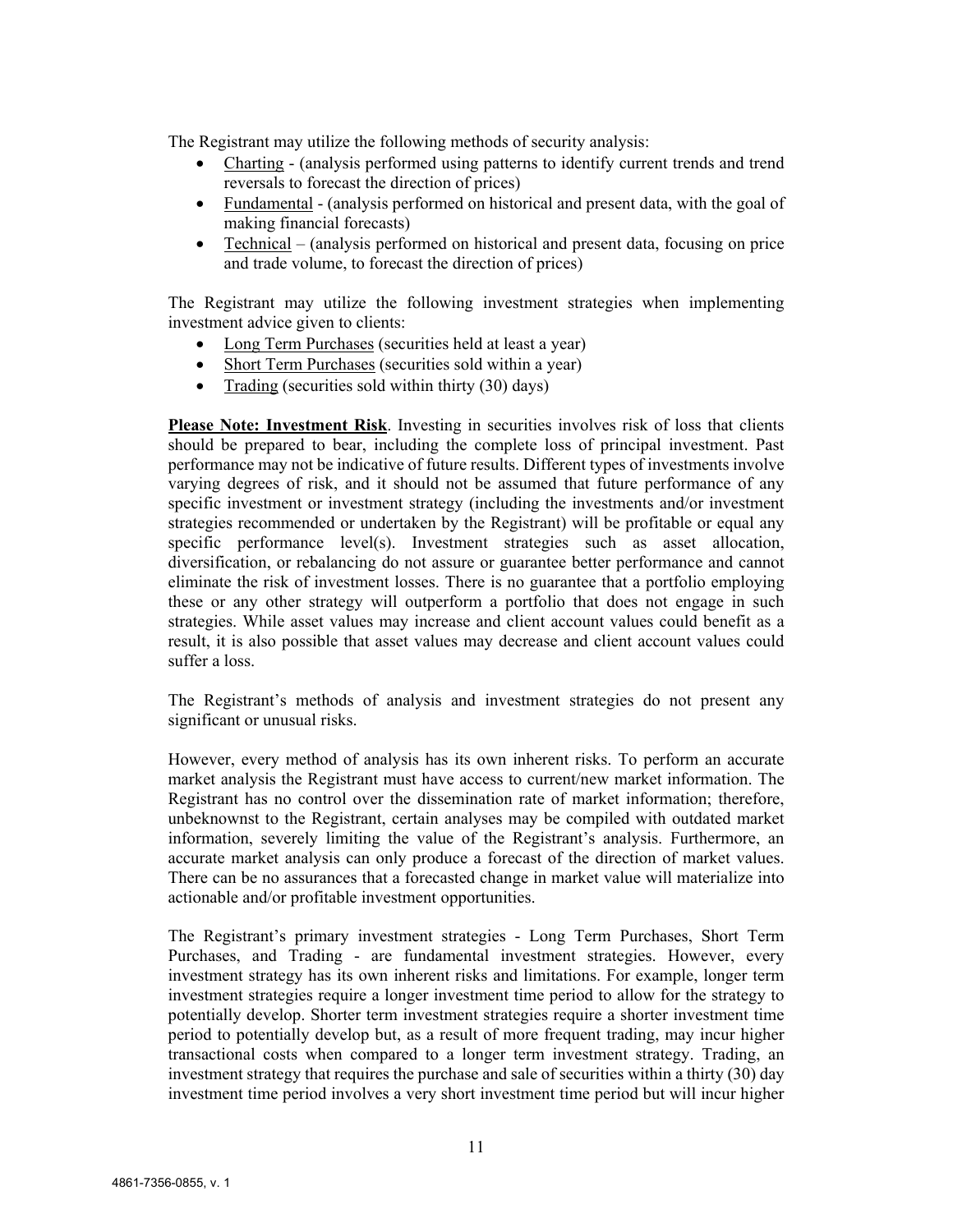transaction costs when compared to a short term investment strategy and substantially higher transaction costs than a longer term investment strategy.

A. Currently, the Registrant allocates client investment assets on a non-discretionary basis primarily among mutual funds and exchange traded funds in accordance with the client's designated investment objective(s). Each type of security has its own unique set of risks associated with it. The following provides a short description of some of the underlying risks associated with investing in these types of securities:

Market Risk. The price of a security may drop in reaction to tangible and intangible events and conditions. This type of risk may be caused by external factors (such as economic or political factors) but may also be incurred because of a security's specific underlying investments. Additionally, each security's price can fluctuate based on market movement, which may or may not be due to the security's operations or changes in its true value. For example, political, economic and social conditions may trigger market events which are temporarily negative, or temporarily positive.

Unsystematic Risk. Unsystematic risk is the company-specific or industry-specific risk in a portfolio that the investor bears. Unsystematic risk is typically addressed through diversification. However, as indicated above, diversification does not guarantee better performance and cannot eliminate the risk of investment losses.

Value Investment Risk. Value stocks may perform differently from the market as a whole and following a value-oriented investment strategy may cause a portfolio to underperform growth stocks.

Growth Investment Risk. Prices of growth stocks tend to be higher in relation to their companies' earnings and may be more sensitive to market, political and economic developments than other stocks, making their prices more volatile.

Small Company Risk. Securities of small companies are often less liquid than those of large companies and this could make it difficult to sell a small company security at a desired time or price. As a result, small company stocks may fluctuate relatively more in price. In general, small capitalization companies are more vulnerable than larger companies to adverse business or economic developments and they may have more limited resources.

Commodity Risk. The value of commodity-linked derivative instruments may be affected by changes in overall market movements, commodity index volatility, changes in interest rates, or factors affecting a particular industry or commodity, such as drought, floods, weather, livestock disease, embargoes, tariffs, and international economic, political, and regulatory developments.

Foreign Securities and Currencies Risk. Foreign securities prices may decline or fluctuate because of: (i) economic or political actions of foreign governments, and/or (ii) less regulated or liquid securities markets. Investors holding these securities are also exposed to foreign currency risk (the possibility that foreign currency will fluctuate in value against the U.S. dollar).

Interest Rate Risk. Fixed income securities and fixed income-based securities are subject to interest rate risk because the prices of fixed income securities tend to move in the opposite direction of interest rates. When interest rates rise, fixed income security prices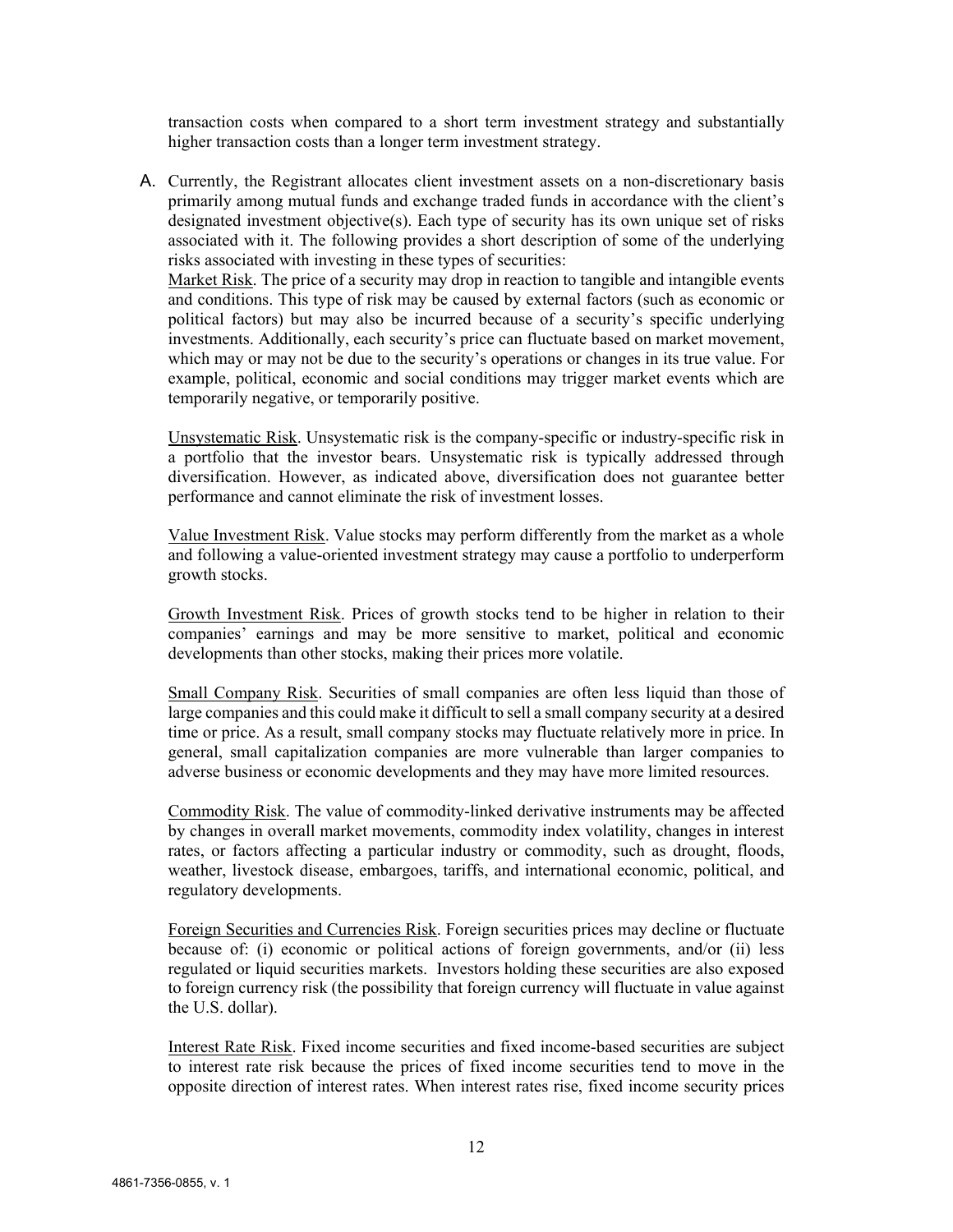tend to fall. When interest rates fall, fixed income security prices tend to rise. In general, fixed income securities with longer maturities are more sensitive to these price changes.

Inflation Risk. When any type of inflation is present, a dollar at present value will not carry the same purchasing power as a dollar in the future, because that purchasing power erodes at the rate of inflation.

Reinvestment Risk. Future proceeds from investments may have to be reinvested at a potentially lower rate of return (i.e. interest rate), which primarily relates to fixed income securities.

Credit Risk. The issuer of a security may be unable to make interest payments and/or repay principal when due. A downgrade to an issuer's credit rating or a perceived change in an issuer's financial strength may affect a security's value and impact performance. Credit risk is considered greater for fixed income securities with ratings below investment grade. Fixed income securities that are below investment grade involve higher credit risk and are considered speculative.

Call Risk. During periods of falling interest rates, a bond issuer will call or repay a higheryielding bond before its maturity date, forcing the investment to reinvest in bonds with lower interest rates than the original obligations.

Regulatory Risk. Changes in laws and regulations from any government can change the market value of companies subject to such regulations. Certain industries are more susceptible to government regulation. For example, changes in zoning, tax structure or laws may impact the return on investments.

Mutual Fund Risk. Mutual funds are operated by investment companies that raise money from shareholders and invests it in stocks, bonds, and/or other types of securities. Each fund will have a manager that trades the fund's investments in accordance with the fund's investment objective. Mutual funds charge a separate management fee for their services, so the returns on mutual funds are reduced by the costs to manage the funds. While mutual funds generally provide diversification, risks can be significantly increased if the fund is concentrated in a particular sector of the market. Mutual funds that are sold through brokers are called load funds, and those sold to investors directly from the fund companies are called no-load funds. Mutual funds come in many varieties. Some invest aggressively for capital appreciation, while others are conservative and are designed to generate income for shareholders. In addition, the client's overall portfolio may be affected by losses of an underlying fund and the level of risk arising from the investment practices of an underlying fund (such as the use of derivatives).

Exchange Traded Fund Risk. ETFs are marketable securities that are designed to track, before fees and expenses, the performance or returns of a relevant index, commodity, bonds or basket of assets, like an index fund. Unlike mutual funds, ETFs trade like common stock on a stock exchange. ETFs experience price changes throughout the day as they are bought and sold. In addition to the general risks of investing, there are specific risks to consider with respect to an investment in ETFs, including, but not limited to: (i) an ETF's shares may trade at a market price that is above or below its net asset value; (ii) the ETF may employ an investment strategy that utilizes high leverage ratios; or (iii) trading of an ETF's shares may be halted if the listing exchange's officials deem such action appropriate, the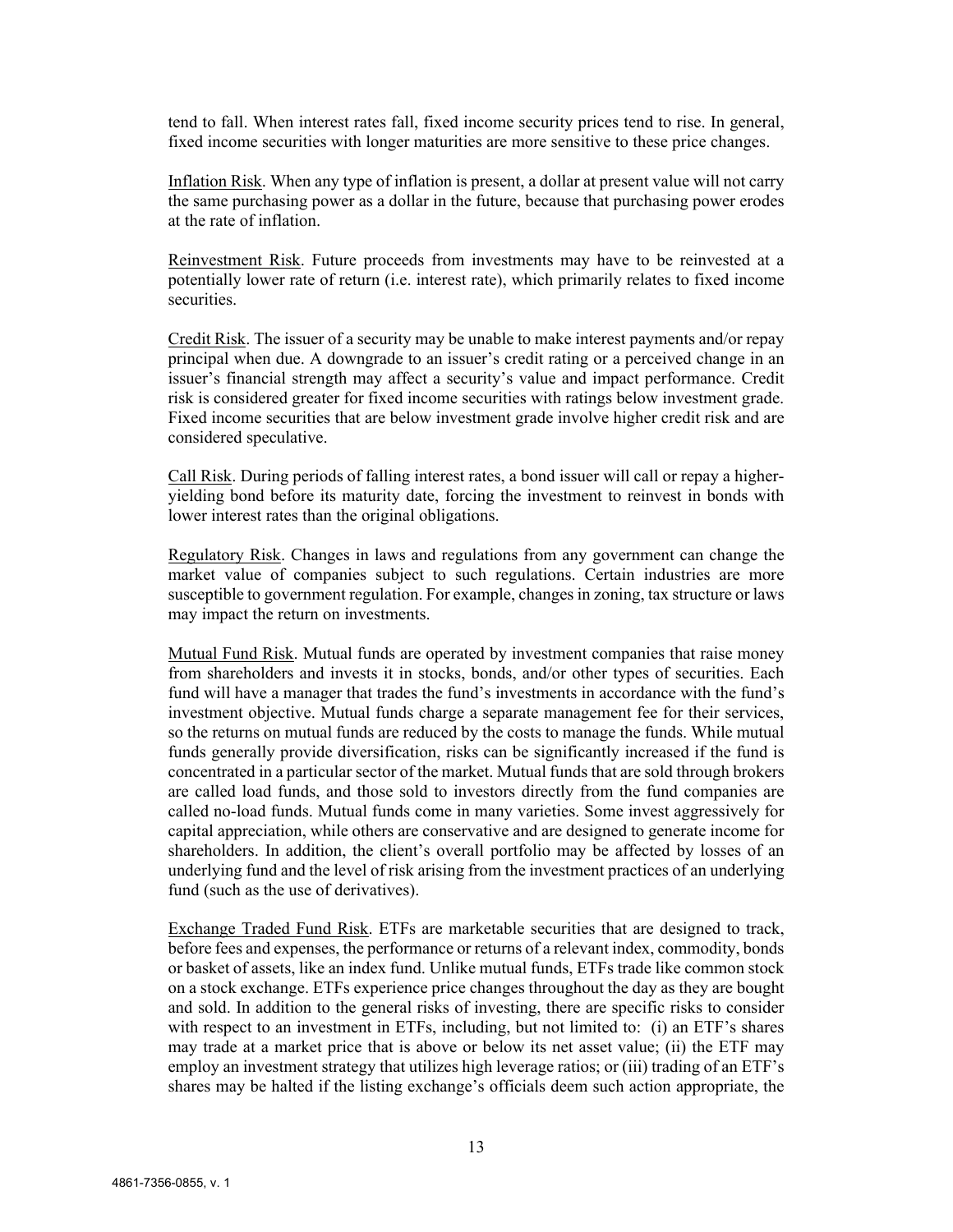shares are de-listed from the exchange, or the activation of market-wide "circuit breakers" (which are tied to large decreases in stock prices) halts stock trading generally.

#### **Voting Client Securities**

The Registrant does not vote client proxies. Clients maintain exclusive responsibility for: (1) directing the manner in which proxies solicited by issuers of securities owned by the client shall be voted, and (2) making all elections relative to any mergers, acquisitions, tender offers, bankruptcy proceedings or other type events pertaining to the client's investment assets.

Clients will receive their proxies or other solicitations directly from their custodian. Clients may contact the Registrant to discuss any questions they may have with a particular solicitation.

## <span id="page-13-0"></span>**Item 7 Client Information Provided to Portfolio Managers**

The Registrant shall be the Program's portfolio manager. The Registrant shall provide nondiscretionary investment advisory services specific to needs of each client. Prior to providing investment advisory services, an investment adviser representative will discuss with each client, their particular investment objective(s). The Registrant shall allocate each client's investment assets consistent with their designated investment objective(s). Clients may, at any time, impose restrictions, in writing, on the Registrant's services.

As indicated above, each client is advised that it remains his/her/its responsibility to promptly notify the Registrant if there is ever any change in his/her/its financial situation or investment objectives for the purpose of reviewing/evaluating/revising Registrant's previous recommendations and/or services.

#### <span id="page-13-1"></span>**Item 8 Client Contact with Portfolio Managers**

The client shall have, without restriction, reasonable access to the Program's portfolio manager.

#### <span id="page-13-2"></span>**Item 9 Additional Information**

#### **Disciplinary Information**

The Registrant has not been the subject of any material disciplinary actions.

#### **Other Financial Industry Activities and Affiliations**

As disclosed above, Registrant's representatives are registered representatives of *PCS*, a FINRA member broker-dealer.

Neither the Registrant, nor its representatives, are registered or have an application pending to register, as a futures commission merchant, commodity pool operator, a commodity trading advisor, or a representative of the foregoing.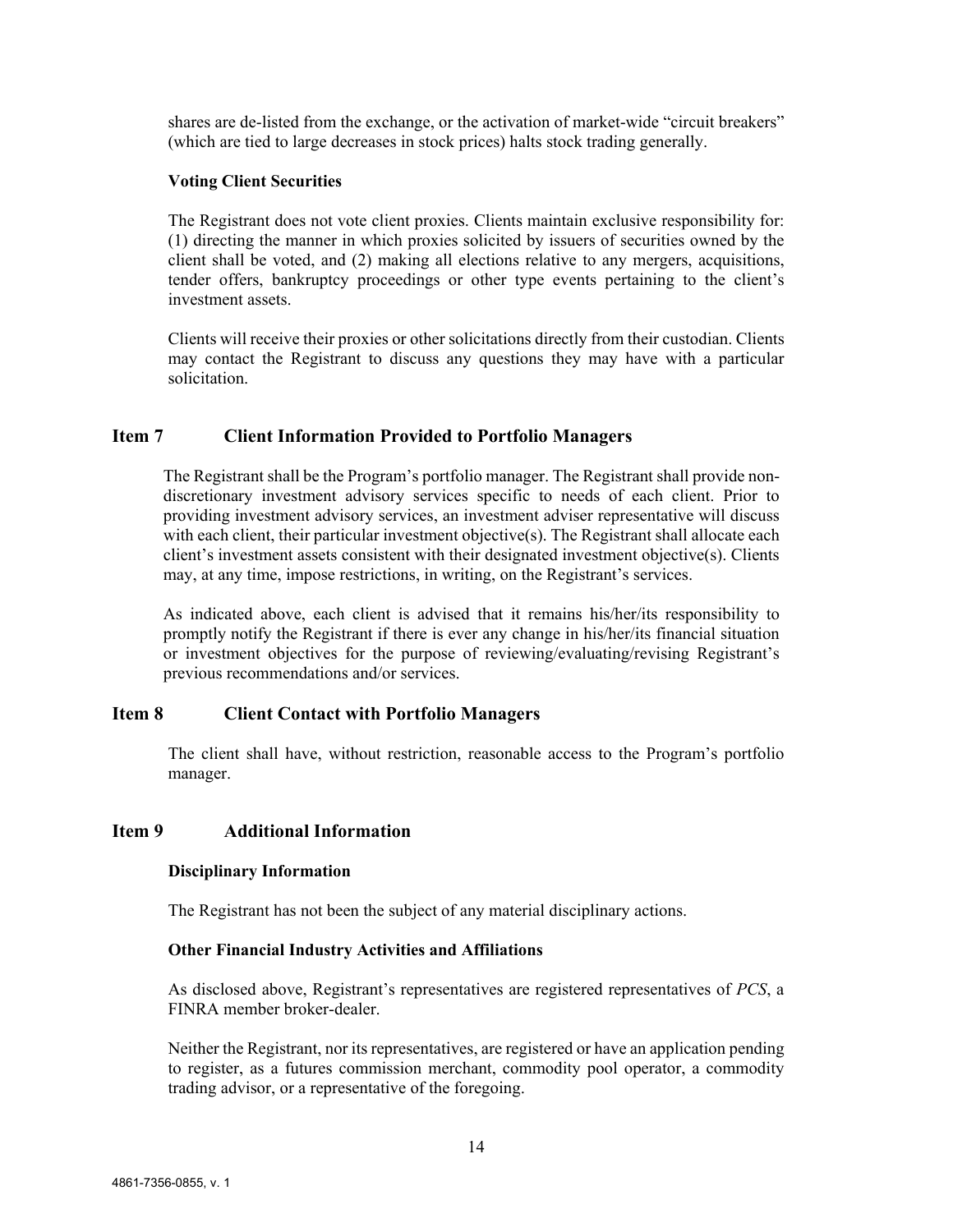**Registered Representatives of PCS**. As disclosed above, certain of Registrant's representatives are registered representatives of *PCS* and may effect securities brokerage transactions on a fully disclosed commission basis.

**Licensed Insurance Agents**. Certain of Registrant's representatives, in their individual capacities, are licensed insurance agents, and may recommend the purchase of certain insurance-related products on a commission basis. As referenced above, clients can engage certain of Registrant's representatives, in their individual capacities as licensed insurance agents, to effect insurance transactions on a commission basis.

**Conflict of Interest**: The recommendation by Registrant's representatives that a client purchase a securities or insurance commission product presents a *conflict of interest*, as the receipt of commissions may provide an incentive to recommend investment products based on commissions received, rather than on a particular client's need. No client is under any obligation to purchase any commission products from Registrant's representatives. Clients are reminded that they may purchase investment and/or insurance products recommended by Registrant and/or its representatives through other, non-affiliated registered representatives or insurance agents.

**Tax and Estate Planning Specialists, Inc.** Registrant's representative, Thomas B. Gau, is a certified public accountant and President of both Thomas B. Gau, CPA, CFP and Tax and Estate Planning Specialists, Inc., and may recommend his tax planning and/or accounting services to Registrant's clients. To the extent a client determines to engage Mr. Gau to provide tax preparation and/or accounting services, such services shall be provided by Mr. Gau in his individual capacity as a certified public accountant, independent of Registrant. Registrant will not receive any portion of fees charged by Mr. Gau for such services.

*Conflict of Interest*: The recommendation by Mr. Gau that a client elect the tax preparation and/or accounting services of Thomas B. Gau, CPA, CFP and/or Tax and Estate Planning Specialists, Inc. presents a conflict of interest, as the receipt of fees for tax preparation and/or accounting services may provide an incentive to recommend such services, rather than recommending such services based upon a particular client's needs. No client is under any obligation to utilize Thomas B. Gau, CPA, CFP nor Tax and Estate Planning Specialists, Inc. for tax preparation and/or accounting services. Clients are reminded that they may elect to obtain tax preparation and/or accounting services recommended by Registrant through other non-affiliated certified public accountants.

#### **The Registrant's Chief Compliance Officer, Ira Materetsky, remains available to address any questions that a client or prospective may have regarding the above conflict of interest**.

The Registrant does not receive, directly or indirectly, compensation from investment advisors that it recommends or selects for its clients.

#### **Code of Ethics, Participation or Interest in Client Transactions and Personal Trading**

The Registrant maintains an investment policy relative to personal securities transactions. This investment policy is part of Registrant's overall Code of Ethics, which serves to establish a standard of business conduct for all of Registrant's representatives that is based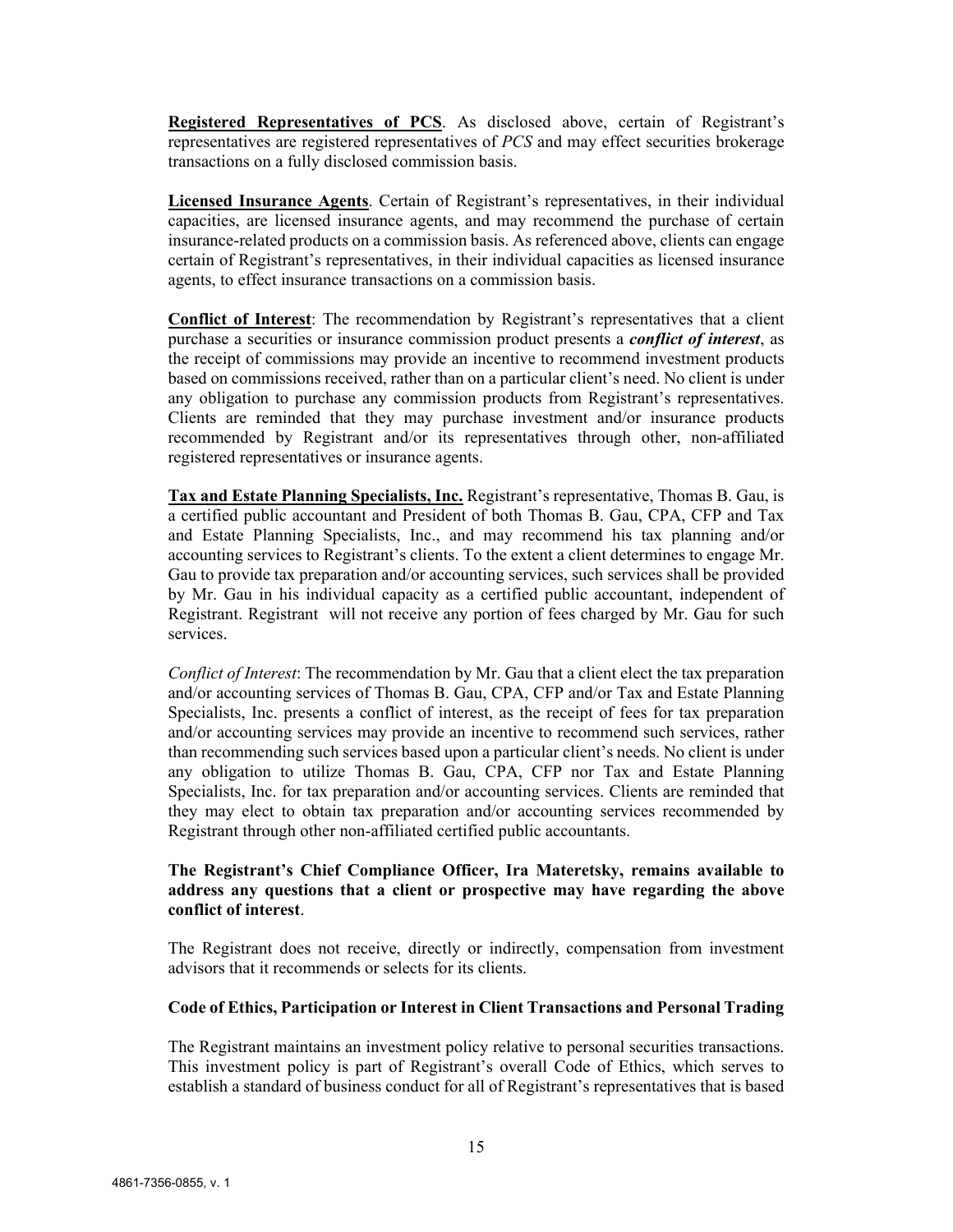upon fundamental principles of openness, integrity, honesty and trust, a copy of which is available upon request.

In accordance with Section 204A of the Investment Advisers Act of 1940, the Registrant also maintains and enforces written policies reasonably designed to prevent the misuse of material non-public information by the Registrant or any person associated with the Registrant.

Neither the Registrant nor any related person of Registrant recommends, buys, or sells for client accounts, securities in which the Registrant or any related person of Registrant has a material financial interest.

The Registrant and/or representatives of the Registrant may buy or sell securities that are also recommended to clients. This practice may create a situation where the Registrant and/or representatives of the Registrant are in a position to materially benefit from the sale or purchase of those securities. Therefore, this situation creates a potential conflict of interest. Practices such as "scalping" (i.e., a practice whereby the owner of shares of a security recommends that security for investment and then immediately sells it at a profit upon the rise in the market price which follows the recommendation) could take place if the Registrant did not have adequate policies in place to detect such activities. In addition, this requirement can help detect insider trading, "front-running" (i.e., personal trades executed prior to those of the Registrant's clients) and other potentially abusive practices.

The Registrant has a personal securities transaction policy in place to monitor the personal securities transactions and securities holdings of each of the Registrant's "Access Persons". The Registrant's securities transaction policy requires that Access Person of the Registrant must provide the Chief Compliance Officer or his/her designee with a written report of the their current securities holdings within ten (10) days after becoming an Access Person. Additionally, each Access Person must provide the Chief Compliance Officer or his/her designee with a written report of the Access Person's current securities holdings at least once each twelve (12) month period thereafter on a date the Registrant selects; provided, however that at any time that the Registrant has only one Access Person, he or she shall not be required to submit any securities report described above.

The Registrant and/or representatives of the Registrant may buy or sell securities, at or around the same time as those securities are recommended to clients. This practice creates a situation where the Registrant and/or representatives of the Registrant are in a position to materially benefit from the sale or purchase of those securities. Therefore, this situation creates a potential conflict of interest. As indicated above, the Registrant has a personal securities transaction policy in place to monitor the personal securities transaction and securities holdings of each of Registrant's Access Persons.

#### **Review of Accounts**

For those clients to whom Registrant provides investment supervisory services, account reviews are conducted on an ongoing basis by the Registrant's Principal and/or representatives. All investment supervisory clients are advised that it remains their responsibility to advise the Registrant of any changes in their investment objectives and/or financial situation. All clients (in person or via telephone) are encouraged to review financial planning issues (to the extent applicable), investment objectives and account performance with the Registrant on an annual basis.